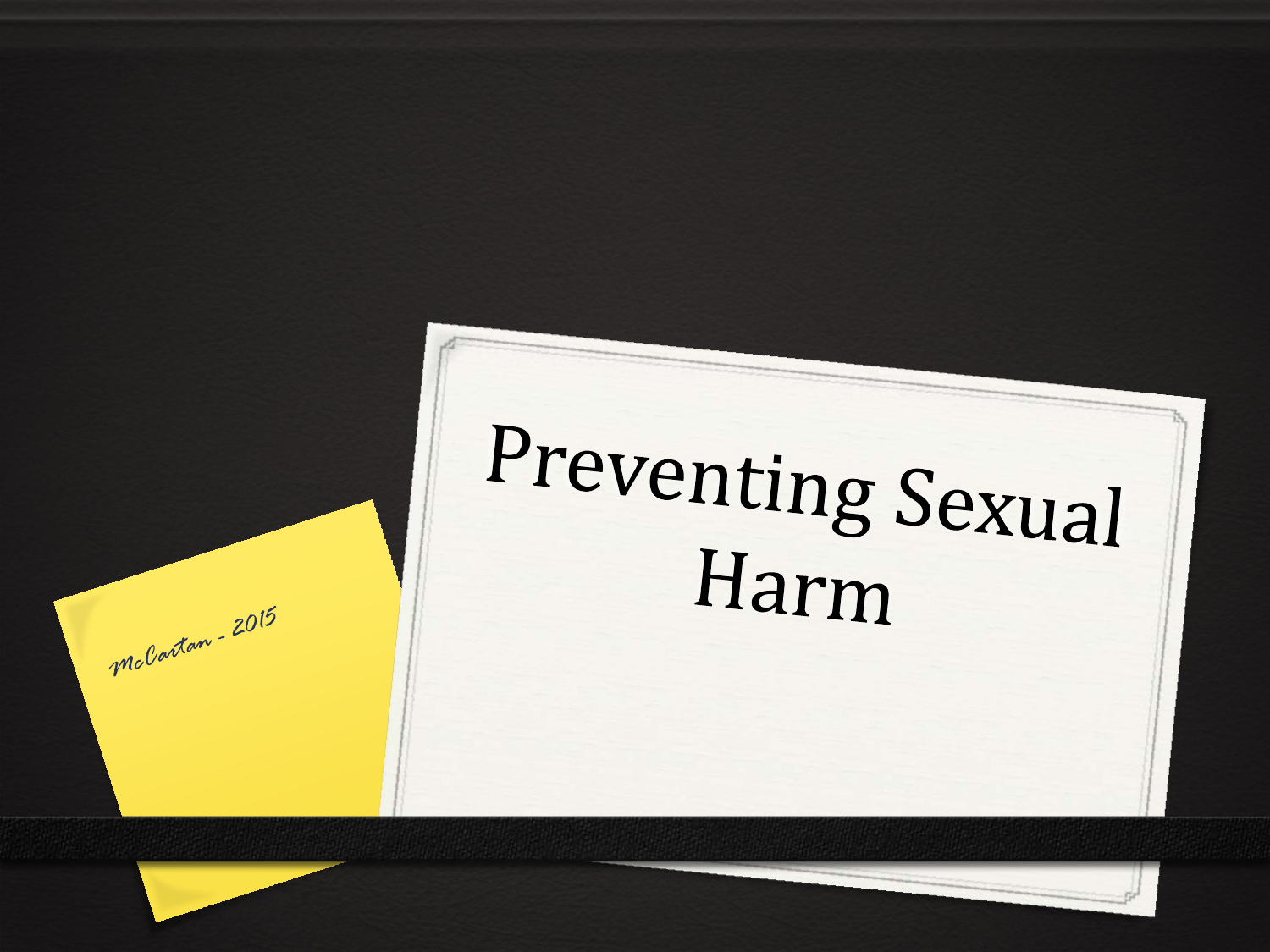*McCartan - 2015*

## Why change discourses………

#### *Need to shift from a Criminal justice (responsive) to a Public Health (preventative) narrative…*

- Discourses surrounding sexual harm tend to be located in the victim-offender paradigm, focusing on the personal impact of the offence.
- Giving the impression of isolated instances of sexual harm rather than a more systematic, embedded culture present in society.
- By stating that the victim and the offender are somehow unique it means that some sections of the public can disengage form the conversation.

#### *Why?*

- High profile socio-political issue
- Both offenders and victims are members of society, they have to live in as well as engage in society
- Sexual offences and the responses are partly social constructions (difference between the act and the discourse).

#### *How?*

- Stakeholder, community leadership and community interaction
- Improving public understanding: education research dialogue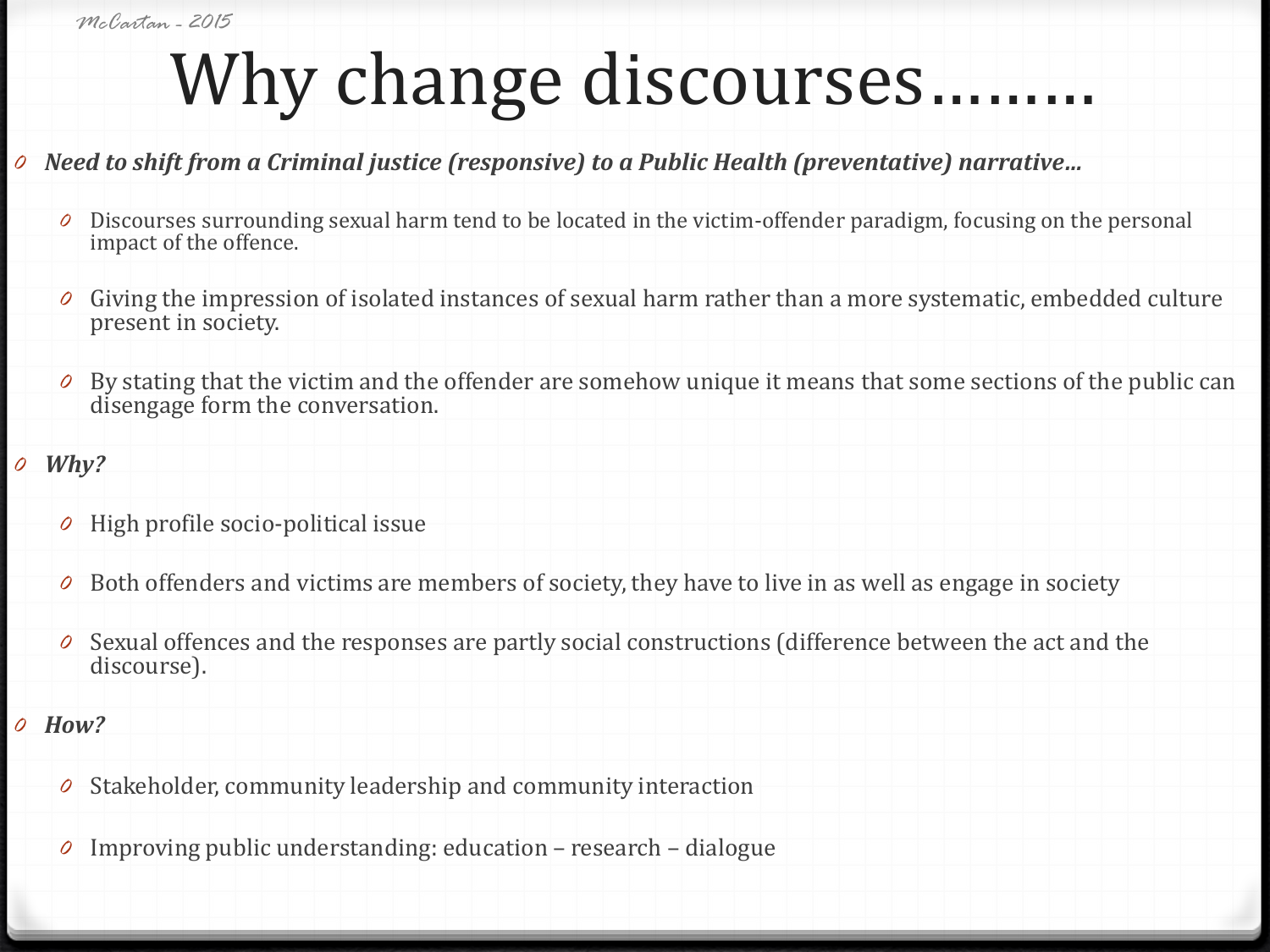*McCartan - 2015*

## Sexual harm prevention

| Targets                 | <b>Primary prevention</b>                                  | Secondary prevention                                        | Tertiary prevention                                                                   |
|-------------------------|------------------------------------------------------------|-------------------------------------------------------------|---------------------------------------------------------------------------------------|
| <i><b>Offenders</b></i> | • General deterrence<br>• Developmental<br>prevention      | Interventions with at -<br>risk children and<br>adolescents | Early detection<br>Treatment                                                          |
| <b>Victims</b>          | • Personal safety training<br>• Resilience building        | Resilience building<br>with at -risk children and<br>youth  | • Ameliorating harms<br>• Preventing<br>re-victimisation                              |
| <b>Situations</b>       | • Opportunity reduction<br>$\bullet$ Extended guardianship | Situational<br>interventions<br>at-risk<br>in<br>places     | Safety plans<br>Organizational<br>$\bullet$<br>interventions                          |
| <b>Communities</b>      | • Community education<br>• Community capacity<br>building  | Responsible<br>bystander training<br>Enabling guardianship  | Interventions with<br>"problem" families, peers,<br>organisations, and<br>communities |

(Comprehensive prevention framework - Smallbone & Rayment-McHugh, 2013)